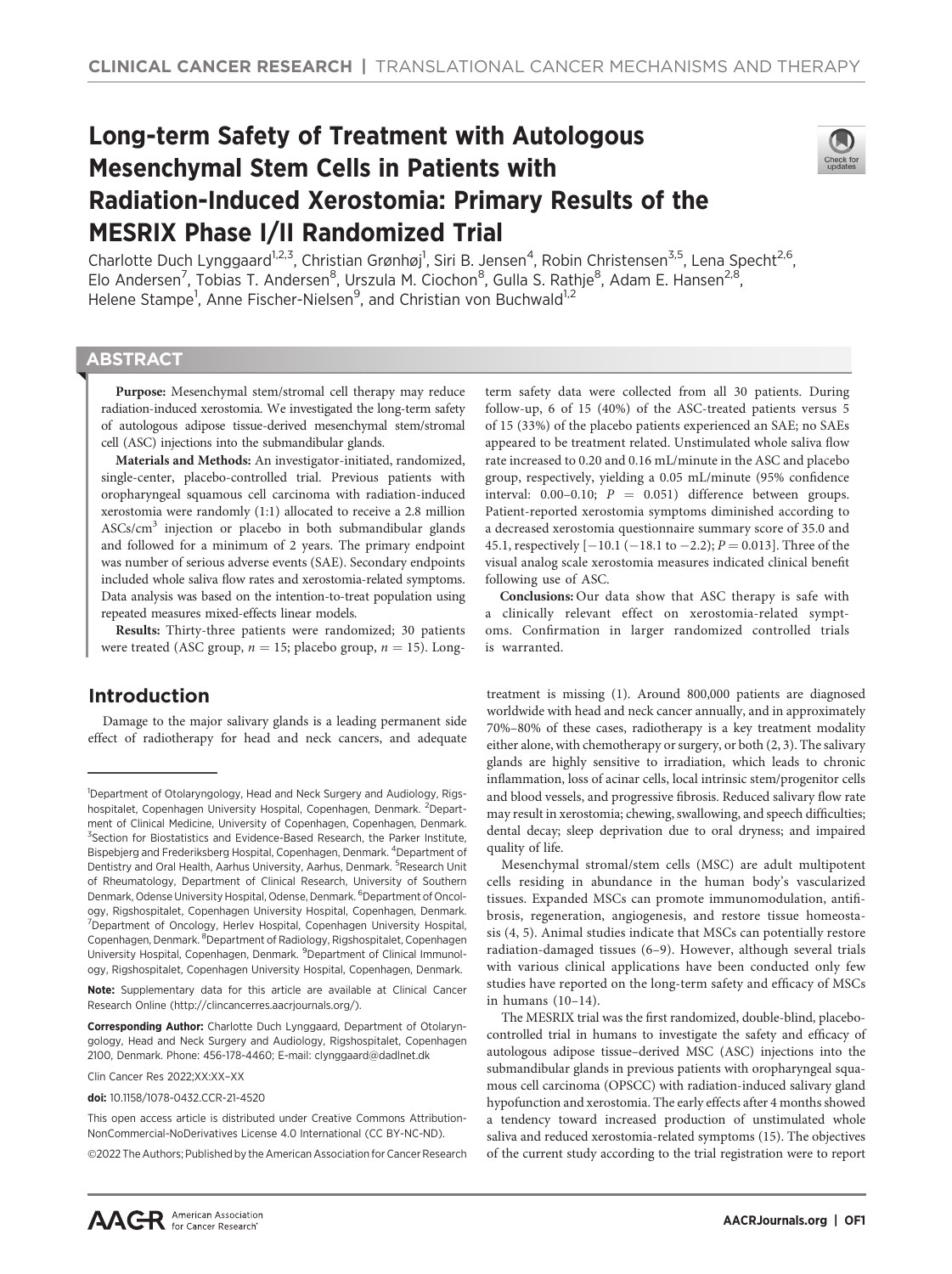# Translational Relevance

Damage to the major salivary glands is a leading permanent side effect of radiotherapy for head and neck cancers, and adequate treatment is missing. Mesenchymal stem/stromal cell therapy may reduce radiation-induced xerostomia. We previously published the short-term results of intraglandular injections of autologous adipose tissue-derived mesenchymal stem/stromal cells (ASC), versus placebo, indicating a benefit of the intervention in previous patients with human papillomavirus  $+$  oropharyngeal squamous cell carcinoma. This study, an investigator-initiated, randomized, placebo-controlled trial, investigated the long-term safety of ASC injections into the submandibular glands.

This study demonstrates that an autologous ASC therapy is safe and that it significantly reduced xerostomia-related symptoms. This study also suggests that ASC therapy has a restorative effect on unstimulated whole saliva flow rate. Confirmation in larger randomized controlled trials is warranted.

the long-term safety [serious adverse events (SAE)] and the effectiveness of intraglandular injection of ASCs into the submandibular glands of previous patients with human papillomavirus–associated oropharyngeal squamous cell carcinoma (HPV+OPSCC), relative to placebo, after at least 2 years from baseline.

## Materials and Methods

## Study design and participants

The MESRIX trial was an investigator-initiated, single-center, randomized, placebo-controlled, phase I/II trial with a minimum of 2 years follow-up performed at the Department of Otolaryngology, Head and Neck Surgery & Audiology, Rigshospitalet, Copenhagen University Hospital, Copenhagen, Denmark. The patients had undergone irradiation with volumetric-arc therapy to a total dose of 60–68 Gy, given in 2-Gy fractions. This treatment almost invariably delivers virtually the full dose to the ipsilateral submandibular gland and includes some dose to at least the lower part of the ipsilateral parotid gland. Patients were randomly assigned to either ASC or placebo. Outcomes were assessed at three consecutive timepoints following baseline for the primary efficacy outcome (i.e., at 0, 1, 4 months, and  $+2$  years from baseline). The study protocol complied with the Declaration of Helsinki and was approved by The Danish National Committee on Health Research Ethics (1406653), the Danish Medicines Agency (2014-004349-29), and the Danish Data Protection Agency (30-1452). The trial was registered at clinicaltrials.gov before enrolling patients (NCT02513238) and monitored according to Good Clinical Practice principles. All patients provided written informed consent. The study followed the Consolidated Standards of Reporting Trials (CONSORT) reporting guidelines for randomized clinical trials. The long-term follow-up was performed from May 2019 to April 2020.

The criteria for participation were described previously (15). The inclusion criteria were patients of both sexes over 18 years of age with radiation-induced salivary gland hypofunction and xerostomia after radiotherapy for HPV+OPSCC stage 1-2 (HPV+OPSCC, UICC 7), a minimum of 2 years after radiotherapy without relapse, no prior stem cell treatments, no pregnancy, and no transmitted infectious diseases. No use of supportive care of xerostomia was allowed during the study period. Patients were strictly monitored regarding intake or use of any treatment that may impact saliva flow rate or symptom relief.

Patients with cancer within the prior 2 years (not including OPSCC), xerogenic medications, previous stem cell therapy, previous surgery of the submandibular glands, known salivary gland disease, pregnancy, or breastfeeding were ineligible. Initially, we planned to include only patients with T1-T2 and N0-N2a but expanded it to N2b and T3 due to the low inclusion rate.

#### Randomization and concealed allocation

Patients were randomized 1:1 at inclusion to either ASC treatment or placebo by a computer-generated allocation sequence via [http://](http://www.randomization.com) [www.randomization.com.](http://www.randomization.com) The allocation sequence was concealed from the researcher(s) enrolling participants in sequentially numbered opaque, sealed, and stabled envelopes and only available to specified personnel at the Tissue Center, Department of Clinical Immunology, Rigshospitalet. Assessors and patients were blinded to treatment allocation for the first 4 months. The study was then unblinded to report 4-month results to the patients and academia. At long-term follow-up, the assessor was blinded to the baseline data, including data on the salivary flow rates, and radiologists were blinded as to which intervention group the patients belonged.

#### Treatment and outcomes

The ASCs were manufactured, characterized, and released as described previously (15), according to Good Manufacturing Practice and in compliance with the manufacturer's authorization of human investigational medicinal products issued by the Danish Medicines Agency. In brief, from the stromal vascular fraction of the lipoaspirate, the ASCs were culture expanded for approximately 2 weeks suspended in isotonic NaCl (0.9 mg/mL) and human albumin (HA) 1% to a volume of 1 mL. Placebo consisted of isotonic NaCl with 1% HA. The patients received ultrasound-guided injections of 1 mL blinded suspension of either ASCs or placebo into each submandibular gland. The dose of ASCs was 2.8 million ASCs/cm<sup>3</sup> gland according to the volume of the glands determined by MRI.

The primary endpoint of this study (NCT02513238) was the safety assessed as SAEs. We also collected data on safety, including structural changes to the submandibular glands (assessed by MRI), recurrence of previous cancer, new primary cancer, and other SAEs with a minimum of grade 3 severity according to Common Terminology Criteria for Adverse Events v5.0 and treatment-related adverse events (infection, oral discomfort, and pain longer than 1 week after intervention). Secondary outcome measures were unstimulated and stimulated whole saliva flow rate assessed by sialometry, patient-reported outcomes measured on xerostomia symptoms, level of thirst, and amount of saliva. Finally, submandibular gland volume was evaluated by MRI.

Assessments were performed at baseline (preintervention), 1 and 4 months, and after a minimum of 2 years. At the long-term follow-up, the patients completed xerostomia questionnaires (XQ) and underwent sialometry; a complete ear, nose, and throat examination including fiberoptic laryngoscopy; and an MRI scan.

Data on safety were obtained from electronic patient records and the Danish National Pathological Register and Data Bank. Data on xerostomia symptoms were collected using the XQ and the visual analog scale (VAS) XQ, with higher scores indicating higher symptom burden (Supplementary Data S1; refs. 16, 17). The VAS scores cover eight subdomains related to xerostomia (difficulties speaking and eating, sensations of dryness) and the XQ results in a summary score. Sialometry was rigorously performed in an undisturbed room between 1 pm and 4 pm. Patients were asked to drink a minimum of 2 L of water the day before saliva collection and refrain from eating, drinking, and performing oral hygiene procedures 2 hours before the measurement.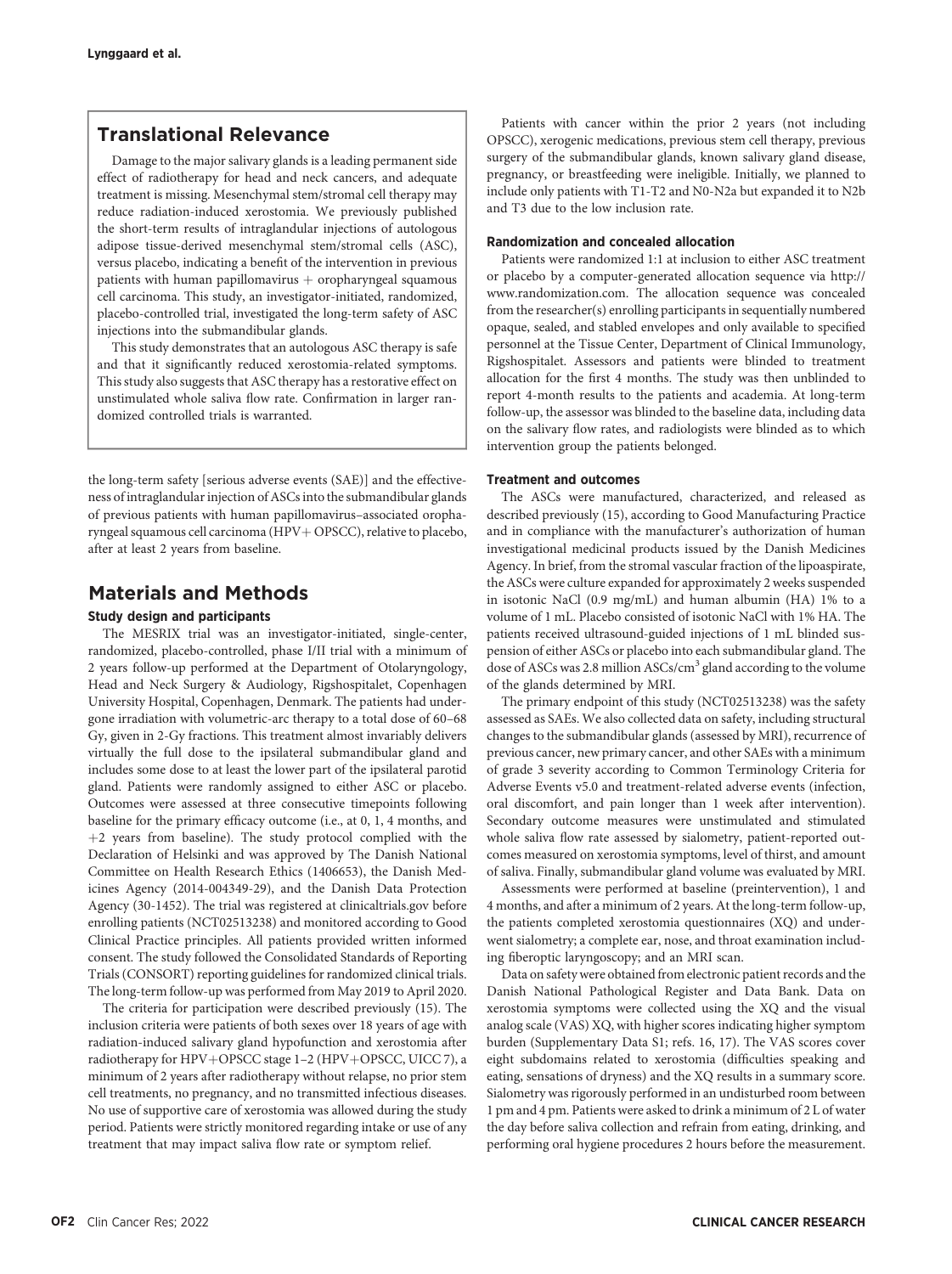Unstimulated whole saliva (drooling method) was collected in a preweighed plastic cup over a 15-minute period (15). Stimulated whole saliva flow was collected over a 5-minute period (18, 19). First, the patient chewed on 1 g of paraffin wax for 1 minute and swallowed the newly produced whole saliva. The patient continued chewing, and the stimulated whole saliva was collected for the following 5 minutes. Saliva flow rates were calculated, whereby 1 g of whole saliva was equivalent to 1 mL (19).

The MRI examinations included axial T2-weighted turbo spinecho sequences on which the glands were outlined. Gland delineation was performed using a semiautomatic 3D segmentation tool (AW server, GE Healthcare) by two radiologists (T.T. Andersen and U.M. Ciochon) under the supervision of a board-certified neuroradiologist (G.S. Rathje).

#### Statistical analysis

The sample size calculation was described previously (15). The prespecified statistical analysis plan (SAP) was developed while data collection was incomplete and the trial data inaccessible (Supplementary Data S2). The primary analyses were performed on the intentionto-treat (ITT) population, that is, independent of attrition during the trial period. The ITT principle asserts the effect of a planned treatment regimen rather than the actual treatment given. Accordingly, participants who were allocated to a treatment group (ASC and placebo, respectively) and had the injection as prescribed following the randomization were followed-up, assessed, and analyzed as members of that group, irrespective of their adherence to the planned course of treatment (i.e., independent of withdrawals and cross-over phenomena). Thus, as described in the SAP, we used a modified ITT (mITT) population, defined as randomized patients who received the invasive intervention (either placebo or ASC).

We analyzed continuous outcomes using repeated measures linear mixed-effects models, including participants as a random effects factor, with fixed-effect factors for Group (two levels) and Time [baseline  $+$  three levels (baseline, day 30, 120, and 730+)], and the interaction between them (Group  $\times$  Time) while also adjusting for the level at baseline.

Missing data for the continuous data were handled indirectly and statistically modeled via the linear mixed-effects models (above; refs. 20, 21). The results for the continuous outcomes are reported on the basis of the least squares means with SEs for each group, and the corresponding difference between groups is reported with 95% confidence intervals (CI). Exact logistic regression was used to model the binary (safety) outcomes; exact logistic regression is appropriate because the safety outcomes are binary and the sample size was small with rare events. These models are preferable to a regular logistic regression; these estimates and corresponding P values given by exact logistic regression do not depend on asymptotic results. A two-sided P < 0.05 was taken to indicate statistical significance. Data analysis was conducted using SAS version 9.4 software (SAS Studio).

## Data availability

Full dataset and software code to replicate the main analysis is available from the corresponding author on reasonable request.

## Results

A diagram of the progress through the phases of the trial is presented in Fig. 1. Thirty of the 33 randomized patients received the intended intervention [ASC (15) or placebo (15)] between May 2015 and April 2017 (Table 1). The groups were balanced at baseline; baseline characteristics for the 30 participants included in the ITT population are presented in Table 1. The ASC group was followed for a median of 3.6 [interquartile range (IQR): 3.3–3.9] years and the placebo group for 3.4 (IQR: 2.9–3.8) years.

#### Safety

Safety data were obtained from all 30 patients in the mITT population (Table 2). No patients experienced treatment-related or unexpected SAEs and no patients died. Between baseline and follow-up, an SAE was experienced by 6 (40%) patients in the ASC group and 5 of 15 patients (33%) in the placebo group. These figures correspond to an exact OR of 1.32 (95% CI: 0.20–7.67, P > 0.71). One patient  $(\sim 7\%)$  with a previous OPSCC T1N2bM0 from the ASC group was diagnosed with a local recurrence—a squamous cell carcinoma in the ipsilateral mandible—during surgery for osteoradionecrosis (ORN) 7 months after the ASC treatment. The patient was diagnosed with persistent advanced ORN of the mandible before enrollment in the trial. The same patient received intravenous treatment for mucosal candidiasis months later. One patient with previous OPSCC T1N1M0 was treated with bevacizumab 7 years after radiotherapy for severe treatment juvenile-onset recurrent respiratory papillomatosis and was diagnosed with osteonecrosis of the hyoid bone. One patient  $(\sim 7\%)$  in the placebo group was diagnosed with severe periodontal disease requiring surgical intervention. Two patients ( $\sim$ 13%) from the ASC group and one ( $\sim$ 7%) from the placebo group were diagnosed with a new non–head and neck cancer. No treatment-related adverse events comprising infection, oral discomfort, or prolonged pain were found.

#### Key efficacy trajectories

Of the 30 participants, we obtained all measures from 27 patients: 14 from the ASC group (93%) and 13 from the placebo group (87%). The trajectories for the key secondary outcomes are illustrated in Fig. 2, with the long-term effectiveness data after at least 2 years presented inTable 2. At long-term follow-up, unstimulated whole saliva flow rate in the ASC group was 0.20 compared with 0.16 mL/minute in the placebo group, corresponding to a difference between the least squares means of 0.05 mL/minute (95% CI: 0.00–0.10;  $P = 0.051$ ). This is also illustrated in Fig. 2, where the trajectory of the relative increase was 95% (SE  $\pm$  21.7) in unstimulated whole saliva flow rate in the ASC group from baseline compared with an increase of 33% (SE  $\pm$  22.5) in the placebo group (Fig. 2A). The stimulated whole saliva flow rate was 1.13  $(\pm 0.09)$  mL/minute in the ASC group and 1.16  $(\pm 0.09)$ mL/minute in the placebo group at long-term follow-up with a difference of  $-0.03$  mL/minute (95% CI:  $-0.29$  to 0.24;  $P = 0.85$ ) between the groups. Figure 2B illustrates the trajectory of the relative increase in stimulated whole saliva flow rate of 28% (SE  $\pm$  12.7) in the placebo group and 27% (SE  $\pm$  12.7) in the ASC group compared with baseline (Fig. 2B).

#### Patient-reported outcomes

Of the 30 participants, 28 patients (14 from each group) had complete patient-reported outcomes. Patients in the ASC group reported an XQ summary score of 35.0  $(\pm 2.79)$  and the placebo group, a score of 45.1 ( $\pm$  2.87), corresponding to a significant difference between the groups of  $-10.1$  (95% CI:  $-18.1$  to  $-2.2$ ;  $P = 0.013$ ; Fig. 2C). When side effects were evaluated according to the VAS scores, only the item covering the level of thirst (item 8) showed a statistically significant difference between the groups at long-term follow-up. In the ASC group, the level of thirst was 29  $(\pm 4.8)$ compared with 54 ( $\pm$  4.8) in the placebo group, corresponding to a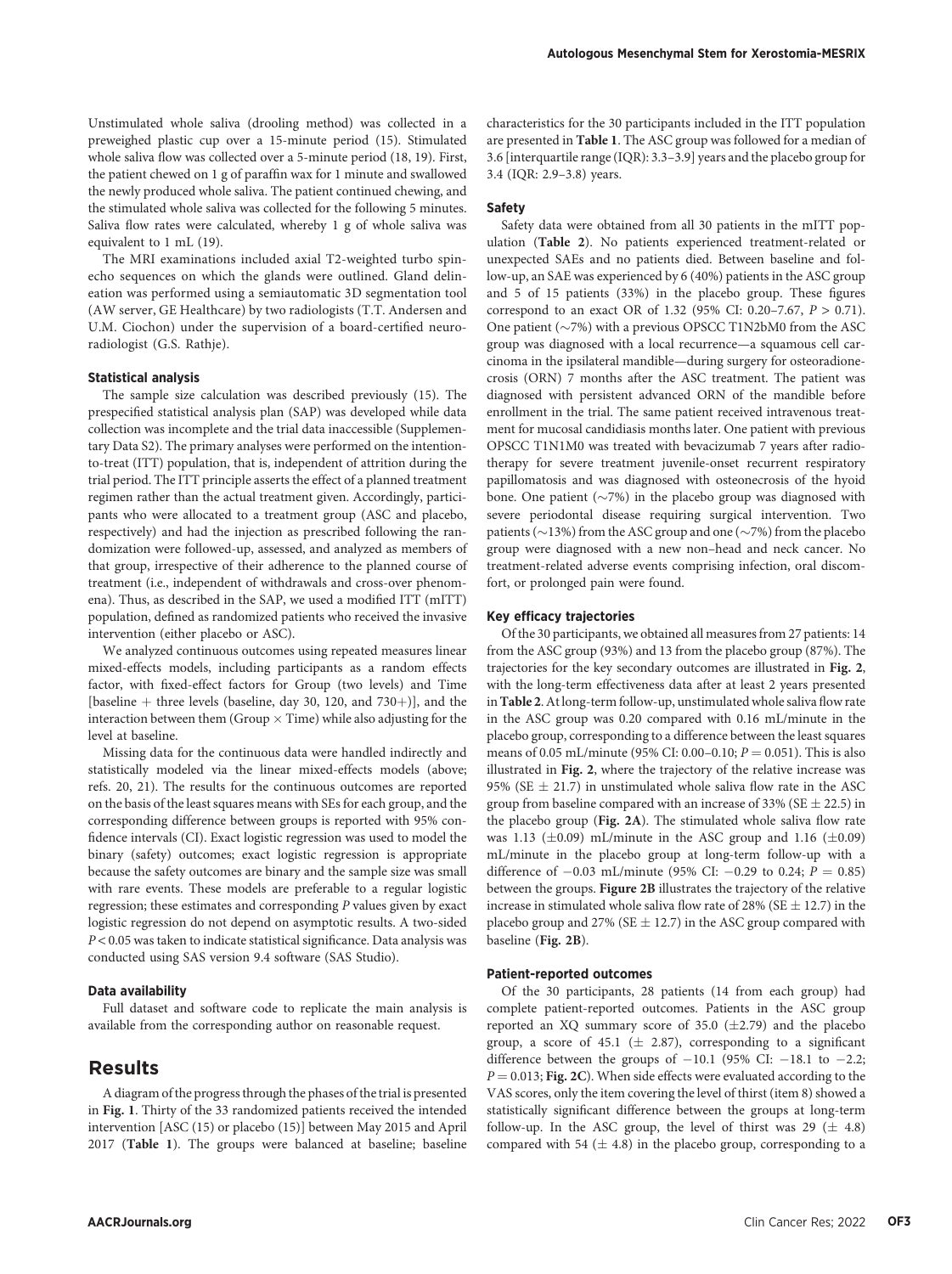

#### Figure 1.

CONSORT flow diagram of recruitment and study flow.

significant difference of 24.9 units (95% CI:  $-38.4$  to  $-11.3$ ;  $P < 0.001$ ) between the groups in favor of ASC (Table 2).

#### MRI assessments

In the ASC group, all 15 patients had scans performed: 14 had MRI scans of the neck and 1 had a CT scan of the neck. Thirteen patients from the placebo group underwent MRI scans. No structural changes or signs of salivary gland disease were observed in either group, nor did salivary glands volume differ between the groups (Table 2).

# **Discussion**

This randomized, placebo-controlled trial reveals the first-inhuman long-term safety and efficacy evidence of intraglandular injections into the submandibular glands with autologous culture– expanded ASCs in an attempt to restore and alleviate radiationinduced xerostomia and salivary gland hypofunction. Our results demonstrate that intraglandular injections with autologous ASCs in previous patients with HPV+OPSCC are safe as no treatment-related SAEs were identified, no patients died, and no MRI-detected signs of changes (size, structure, fat distribution) within the submandibular glands occurred. One patient in the ASC group was diagnosed with a local recurrence in the ipsilateral mandible during surgery 7 months after the ASC treatment for an advanced ORN known prior to the trial, and presumably the patient had developed the cancer before entering the trial. Six patients (6/15, 40%) experienced an SAE during the follow-up compared with 5 patients in the placebo group (5/15, 33%), corresponding to an exact OR of 1.32 (95% CI: 0.20–7.67; P > 0.71). The number of SAEs in both groups may seem high, but the patients were older (mean age, 59.3 at enrollment), predominately male (63%), 37% were previous smokers, and all had a previous history of cancer, all of which increases the risk of SAEs. In addition, Denmark has a public health care system, and all treatments are documented in electronic medical records, which may also have contributed to the high number of recorded SAEs.

On the basis of preclinical findings, we do not expect ASCs to differentiate or survive for a longer time (4–8). We do, however, expect the ASCs to support the innate regeneration processes within the submandibular glands. We find it highly unlikely that the ASC treatment is related to the onset of a new squamous cell carcinoma outside the submandibular glands.

A noteworthy finding was the statistically significant decrease in patient-reported symptoms of xerostomia in the ASC group as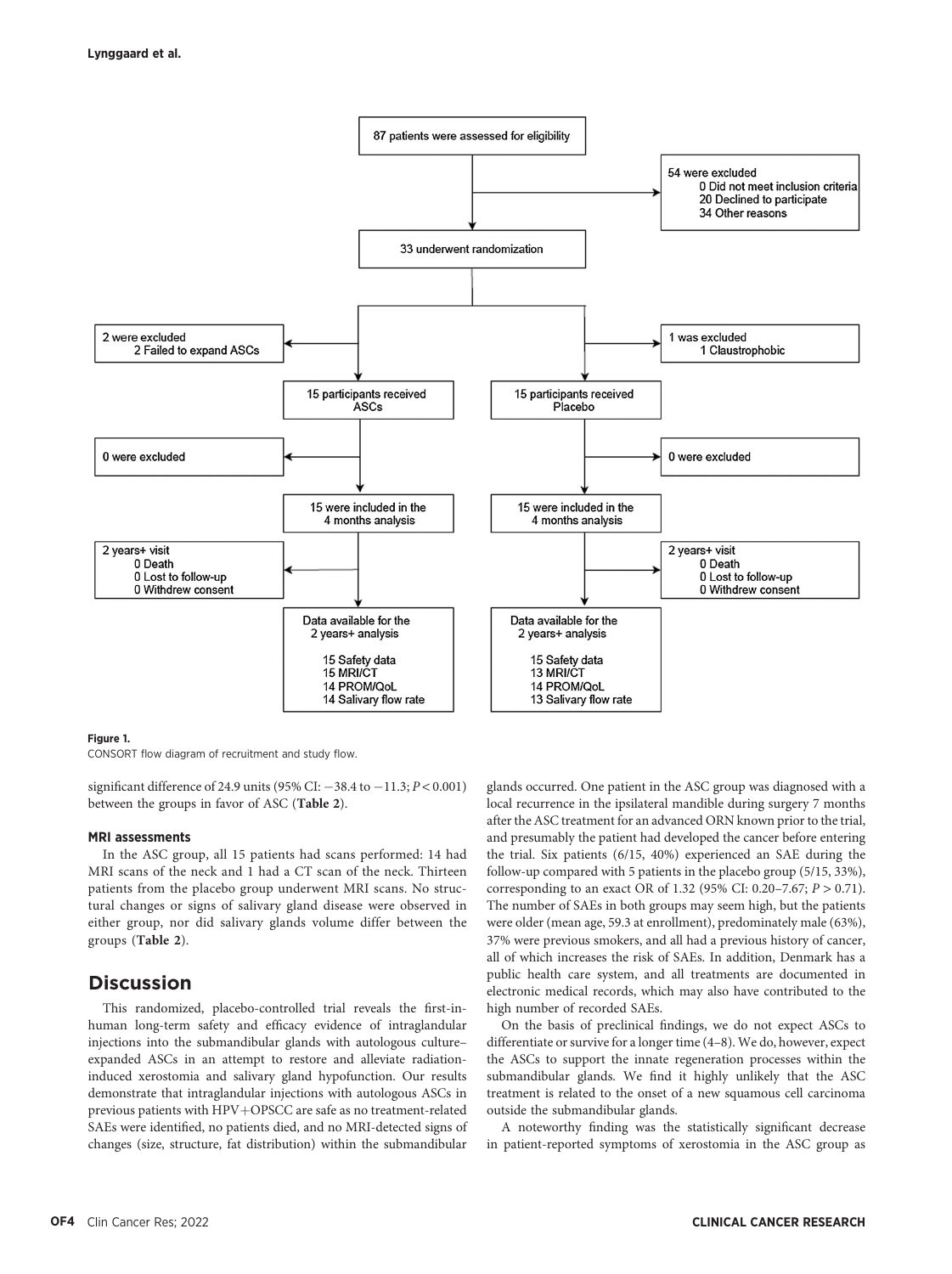Table 1. Baseline characteristics in the mITT population.

|                                                        | ASCs $(n = 15)$     | Placebo ( $n = 15$ ) | Total ( $n = 30$ )  |
|--------------------------------------------------------|---------------------|----------------------|---------------------|
| Characteristic <sup>a</sup>                            |                     |                      |                     |
| Age (years)                                            | 58.3 $(\pm 7.1)$    | 60.3 $(\pm 7.9)$     | 59.3 (±7.4)         |
| Males, $n$ $(\%)$                                      | 9(60)               | 10(67)               | 19(63)              |
| Ethnicity, Caucasian, n (%)                            | 15 (100)            | 15 (100)             | 30 (100)            |
| Smoking status, n (%)                                  |                     |                      |                     |
| Current                                                | 0(0)                | 1(7)                 | 1(3)                |
| Prior                                                  | 6(40)               | 4(27)                | 10(33)              |
| Never                                                  | 9(60)               | 10(67)               | 19(63)              |
| Primary tumor site, n (%)                              |                     |                      |                     |
| Tonsil                                                 | 13 (87)             | 13 (87)              | 26 (87)             |
| Base of tongue                                         | 2(13)               | 2(13)                | 4(13)               |
| T stage, $n$ $%$                                       |                     |                      |                     |
| T1                                                     | 7(47)               | 5(33)                | 12(40)              |
| T <sub>2</sub>                                         | 6(40)               | 10(67)               | 16(53)              |
| T <sub>3</sub>                                         | 2(13)               | 0(0)                 | 2(7)                |
| N stage, n (%)                                         |                     |                      |                     |
| N <sub>0</sub>                                         | 2(13)               | 1(7)                 | 3(10)               |
| N1                                                     | 4(27)               | 2(13)                | 6(20)               |
| N <sub>2</sub> a                                       | 2(13)               | 2(13)                | 4(13)               |
| N <sub>2</sub> b                                       | 7(47)               | 9(60)                | 16(53)              |
| N <sub>2c</sub>                                        | 0(0)                | 1(7)                 | 1(3)                |
| Treatment, n (%)                                       |                     |                      |                     |
| Radiotherapy only                                      | 2(13)               | 1(7)                 | 3(10)               |
| Radiotherapy with cisplatin                            | 13(87)              | 14 (93)              | 27 (90)             |
| Duration from radiotherapy to intervention, years      | 4.0 $(\pm 1.2)$     | 3.5 $(\pm 1.2)$      | 3.7 $(\pm 1.2)$     |
| Radiation of SMG (Gy):                                 |                     |                      |                     |
| Mean RT dose ipsilateral SMG                           | 65.7 $(\pm 3.9)$    | 65.4 $(\pm 2.8)$     | 65.5 $(\pm 3.2)$    |
| Mean RT dose contralateral SMG                         | 41.0 $(\pm 19.3)$   | 37.8 $(\pm 13.9)$    | 39.4 (±16.8)        |
| Mean RT dose SMG, base of tongue                       | 59.9 $(\pm 6.6)$    | 63.5 $(\pm 3.9)$     | 61.7 $(\pm 5.7)$    |
| Whole saliva production (mL/minute) <sup>b</sup>       |                     |                      |                     |
| Unstimulated whole saliva flow rate                    | $0.12(0.06 - 0.15)$ | $0.13(0.09 - 0.21)$  | $0.12(0.09 - 0.21)$ |
| Stimulated whole saliva flow rate                      | $0.74(0.63 - 1.33)$ | $0.90(0.79-1.18)$    | $0.85(0.72 - 1.18)$ |
| Patient-reported complaints of xerostomia <sup>b</sup> |                     |                      |                     |
| XQ, summary score (scale: 0-100)                       | $51(39-65)$         | 49 (31-71)           | $51(33-71)$         |
| VAS, VAS score (scale: 0-100)                          |                     |                      |                     |
| Difficulty speaking (#1)                               | $20(7-41)$          | $22(8-28)$           | $21(8-28)$          |
| Difficulty swallowing (#2)                             | 45 (29-74)          | 36 (23-60)           | 44 (25-70)          |
| Amount of saliva (#3)                                  | 45 (20-77)          | 48 (26-71)           | 47 (26-75)          |
| Dry mouth (#4)                                         | 44 (19-86)          | 47 (35-66)           | 46 (26-77)          |
| Dry throat (#5)                                        | 46 (20-87)          | 48 (40-67)           | 48 (35-73)          |
| Dry lips $(#6)$                                        | 42 (23-74)          | 47 (4-74)            | 46 (9-74)           |
| Dry tonque (#7)                                        | $36(17-47)$         | 39 (12-58)           | 38 (17-51)          |
| Level of thirst (#8)                                   | 52 (22-92)          | $41(6-67)$           | 43 (16-67)          |
| MRI-evaluated volume of SMG $(cm5)b$                   |                     |                      |                     |
| MRI volume of left SMG                                 | $5.3(3.8-6.0)$      | $5.7(4.6 - 7.9)$     | $5.5(4.2-6.9)$      |
| MRI volume of right SMG                                | $5.5(3.8-6.3)$      | $6.2(4.0-6.5)$       | $5.8(4.0-6.5)$      |
|                                                        |                     |                      |                     |

Abbreviations: Gy, gray; mITT, modified intention-to-treat; MRI, magnetic resonance imaging; RT, radiation therapy; SMG, submandibular gland; VAS, visual analog scale; XQ, Xerostomia Questionnaire.

<sup>a</sup>Values are reported as means (SD) unless otherwise stated.

<sup>b</sup>Values are reported as medians with IQRs.

compared with the placebo group for the XQ summary score. For the subdomains collected with the VAS patient-reported outcomes, level of thirst differed significantly between the groups at long-term followup. The decreased xerostomia symptoms observed in the placebo arm are notable, because further substantial reduction in xerostomiarelated symptoms or improvement in salivary gland function would not be expected exceeding a time span of 2 years after radiotherapy. However, this observation may suggest that a basic level of normal recovery from radiation damage might have been partly in progress in both groups and enhanced in the intervention arm. Symptoms of xerostomia and objective signs of reduced salivary flow rate are often weakly correlated (16, 22).

In this trial, however, the improvement in xerostomia at the longterm follow-up was paralleled by a clinically relevant increase in unstimulated whole saliva flow rate of 95% in the ASC group (increasing to 0.20 mL/minute) compared with a 33% increase (to 0.16 mL/minute) in the placebo group. Normal flow rates for unstimulated whole saliva are between 0.3 and 0.5 mL/minute; salivary gland hypofunction is defined as ≤0.2 mL/minute and hyposalivation as ≤0.10 mL/minute (1, 23). Thus, while an arbitrary cut-off value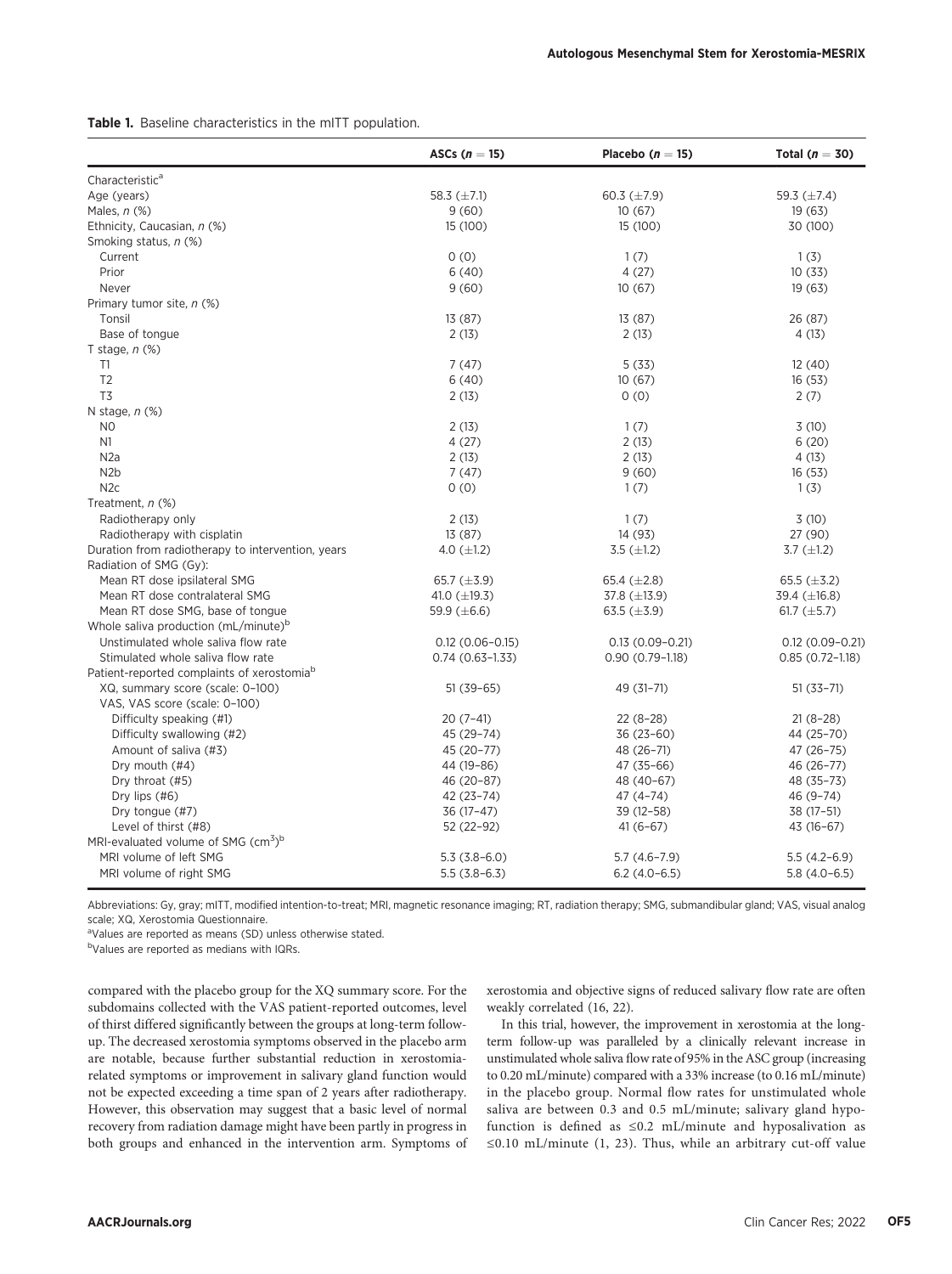Table 2. Primary and secondary outcomes at 2 years or more after randomization in the mITT population.

|                                                | ASCs $(n = 15)$     | Placebo ( $n = 15$ ) | <b>Difference</b>        | (95% CI)                    | P           |
|------------------------------------------------|---------------------|----------------------|--------------------------|-----------------------------|-------------|
| Variable <sup>a</sup>                          |                     |                      |                          |                             |             |
| Primary outcome (composite outcome):           |                     |                      |                          |                             |             |
| Serious adverse events, patients, n (%)        | 6(40%)              | 5(33%)               | $OR = 1.32$              | $(0.24 - 7.67)$             | $>0.70^{b}$ |
| SAE components, n (%)                          |                     |                      |                          |                             |             |
| <b>Treatment-related SAEs</b>                  | $0 (-)$             | $0 (-)$              |                          |                             |             |
| Death                                          | $0 (-)$             | $0 (-)$              | $\overline{\phantom{0}}$ |                             |             |
| Relapse                                        | 1(7%)               | $0 (-)$              |                          |                             |             |
| New primary head and neck cancer               | $0 (-)$             | $0 (-)$              |                          |                             |             |
| New primary cancer (not head and neck)         | 2(13%)              | 1(7%)                |                          |                             |             |
| New osteonecrosis                              | 1(7%)               | $0(-)$               |                          |                             |             |
| Oral infection (IV treated)                    | 1(7%)               | $0(-)$               |                          |                             |             |
| Neurologic disorder                            | 1(7%)               | 1(7%)                |                          |                             |             |
| Cardiac disease                                | $0 (-)$             | $0 (-)$              | $\overline{\phantom{0}}$ |                             |             |
| Other SAEs                                     | 3(20%)              | 4 (27%)              | $\equiv$                 |                             |             |
| Other SAEs                                     |                     |                      |                          |                             |             |
| Urinary disorder (cystocele)                   | 1(7%)               | $0 (-)$              | $\overline{\phantom{0}}$ |                             |             |
| Fracture                                       | $0 (-)$             | 2 (13%)              |                          |                             |             |
| Recurrent laryngeal nerve palsy                | 1(7%)               | $0 (-)$              |                          |                             |             |
| Fibroma cervicalis                             | $0 (-)$             | 1(7%)                |                          |                             |             |
| Pancreatitis                                   | 1(7%)               | $0 (-)$              |                          |                             |             |
| Periodontal disease (severe)                   | $0 (-)$             | 1(7%)                |                          |                             |             |
| Disease in the submandibular glands, $n$ (%)   | $0 (-)$             | $0 (-)$              |                          |                             |             |
| Secondary outcomes                             |                     |                      |                          |                             |             |
| Whole saliva production (mL/minute):           |                     |                      |                          |                             |             |
| Unstimulated whole saliva flow rate            | $0.20~(\pm 0.02)$   | $0.16 (\pm 0.02)$    | 0.05                     | $(0.00 \text{ to } 0.10)$   | 0.051       |
| Stimulated whole saliva flow rate              | 1.13 $(\pm 0.09)$   | 1.16 $(\pm 0.09)$    | $-0.03$                  | $(-0.29 \text{ to } 0.24)$  | 0.85        |
| Patient-reported complaints of xerostomia:     |                     |                      |                          |                             |             |
| XQ, summary score (scale: 0-100)               | 35.0 $(\pm 2.79)$   | 45.1 $(\pm 2.87)$    | $-10.1$                  | $(-18.1 to -2.2)$           | 0.013       |
| VAS, VAS score (scale: 0-100)                  |                     |                      |                          |                             |             |
| Difficulty speaking (#1)                       | 23 $(\pm 4.4)$      | 25 $(\pm 4.4)$       | $-2.2$                   | $(-14.7 \text{ to } 10.3)$  | 0.72        |
| Difficulty swallowing (#2)                     | 35 $(\pm 5.2)$      | 49 $(\pm 5.2)$       | $-15.0$                  | $(-29.2 \text{ to } 0.2)$   | 0.053       |
| Amount of saliva (#3)                          | 42 $(\pm 5.2)$      | 49 $(\pm 5.2)$       | $-6.0$                   | $(-20.6 \text{ to } 8.5)$   | 0.41        |
| Dry mouth (#4)                                 | 43 $(\pm 4.7)$      | 48 $(\pm 4.7)$       | $-5.1$                   | $(-18.3 \text{ to } 8.2)$   | 0.45        |
| Dry throat (#5)                                | 44 $(\pm 4.3)$      | 48 $(\pm 4.3)$       | $-4.0$                   | $(-15.8 \text{ to } 8.3)$   | 0.54        |
| Dry lips $(46)$                                | 32 $(\pm 5.0)$      | 47 $(\pm 5.0)$       | $-12.5$                  | $(-26.5 \text{ to } 1.4)$   | 0.077       |
| Dry tongue (#7)                                | 30 $(\pm 3.6)$      | 38 (±3.6)            | $-7.3$                   | $(-17.5 \text{ to } 2.9)$   | 0.16        |
| Level of thirst (#8)                           | 29 $(\pm 4.8)$      | 54 $(\pm 4.8)$       | $-24.9$                  | $(-38.4 \text{ to } -11.3)$ | < 0.001     |
| MRI-evaluated volume of SMG (cm <sup>3</sup> ) |                     |                      |                          |                             |             |
| MRI volume of left SMG                         | 6.3 $(\pm 0.17)$    | 6.8 $(\pm 0.17)$     | $-0.45$                  | $(-0.93 \text{ to } 0.03)$  | 0.066       |
| MRI volume of right SMG                        | 5.7 $(\pm 0.15)$    | 5.5 $(\pm 0.16)$     | 0.19                     | $(-0.25 \text{ to } 0.63)$  | 0.40        |
| Median time from baseline, days                | 1,247 (1,064-1,399) | 1,307 (1,186-1,429)  | $-61$                    | $(-212$ to 90)              | 0.43        |

Abbreviations: CI, confidence interval; IV, intravenously; MRI, magnetic resonance imaging; SAE, serious adverse event; SMG, submandibular gland; VAS, visual analog scale; XQ, Xerostomia Questionnaire.

 $^{\rm a}$ Values are reported as least squares means  $\pm$  (SE) and differences presented with 95% CIs unless otherwise stated. Medians are reported with lower and upper quartile.

<sup>b</sup>Calculated on the basis of a  $\chi^2$  test compared with a Fisher exact (two-sided) test,  $P = 1.00$ .

for the diagnosis of hyposalivation has been agreed upon, a clinically meaningful increase in unstimulated whole saliva flow rate has yet to be defined and would depend on a variety of objective and subjective parameters, here among the increase in salivary flow rate relative to the baseline flow rate and the variation in each individual patients' threshold to the symptoms of xerostomia. Likewise, a clinically significant difference in the patient-reported outcome measure XQ summary score has not been defined.

At long-term follow-up, the unstimulated whole saliva flow rate for the ASC group was just at the limit of salivary gland hypofunction and was lower for the placebo group. The 33% increase of unstimulated whole saliva flow rate in the placebo group illustrates that the patients in this study experienced an ongoing natural repair of salivary gland function by endogenous stem cells years after undergoing radiotherapy, the capacity of which depends on the number of functional residual salivary stem cells surviving the total radiation dose to the salivary glands. This is consistent with results from studies following the first two years after irradiation (24, 25). Consequently, our results support that ASCs potentially assist innate tissue repair mechanisms. No difference within the stimulated whole saliva flow rate was seen between the two groups at long-term follow-up. This result was not surprising given that the intervention (ASC/placebo) was not provided to the parotid glands, which are responsible for approximately 50% of stimulated whole saliva secretion (1). We measured only whole saliva flow rates because submandibular gland flow rate is technically challenging to evaluate and is associated with the risk of several confounders, especially because more invasive measurements are not recommended for irradiated patients.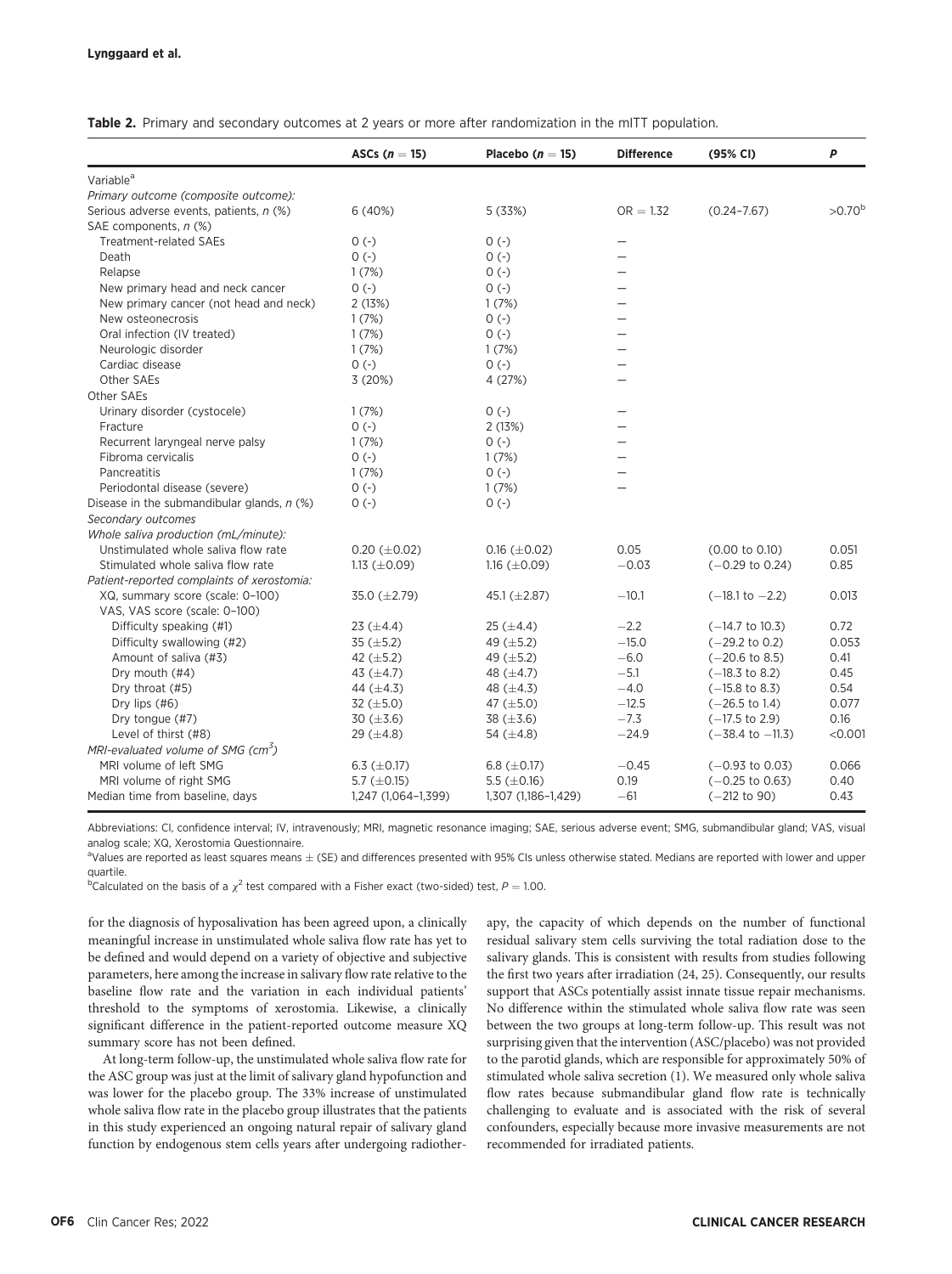

A Unstimulated whole saliva flow rate



#### Figure 2.

Key secondary efficacy endpoints. A, Relative change in unstimulated whole saliva flow rate from baseline in percent. B, Relative change in stimulated whole saliva flow rate from baseline in percent. C, Change in Xerostomia Questionnaire (XQ) summary score from baseline.

As our study is the first to present long-term safety and efficacy results of intraglandular ASC treatment, direct comparisons cannot be made with evidence from other trials.

This study has potential limitations. In accordance with the initial protocol, the study was unblinded after 4 months, which is a major limitation for the long-term follow-up especially for the reporting of xerostomia-related symptoms (i.e., potential performance bias). However, the results from the xerostomia questionnaires resemble both the objective changes in unstimulated whole saliva flow rate found at the long-term follow-up and the patientreported outcomes reported before unmasking at 4 months. The radiologists and the assessor performing the sialometry were blinded to baseline values. Another limitation is the inclusion of only previous patients with  $HPV + OPSCC$ . We observed a small but significant difference in the T and N categorization between the intervention and placebo arm that favored the intervention arm. We deem this unlikely to have impacted the results of this trial as there is no difference between the groups when comparing the radiation of the submandibular glands (measured in Gy). As the study only included 30 patients, no subanalysis was planned. In future larger trials, it would be interesting to investigate whether factors such as age, radiation dose to the glands, and time from radiotherapy to the ASC treatment affect the efficacy. Finally, no tissue biopsies were performed as we found it unethical to perform histologic biopsies from the placebo group again. However, histologic and proteomic analysis of the salivary gland tissue may provide information of changes induced by the ASC treatment in future studies.

In conclusion, our study is the first to provide a prospective longterm follow-up on autologous ASC therapy for radiation-induced salivary gland damage in humans. The study demonstrates that intraglandular injections with autologous ASCs are safe and have the potential to offer a clinically relevant restoring effect of increasing unstimulated whole saliva flow rate and decreasing xerostomia. Additional studies of this intervention in all types of head and neck cancer patients with radiation-induced salivary gland hypofunction and xerostomia are warranted.

#### Authors' Disclosures

C.D. Lynggaard reports grants from Candys Foundation during the conduct of the study. C.D. Lynggaard, C. Grønhøj, and C. von Buchwald are co-inventors on patent PCT/EP2020/053878; the patent is owned by Rigshospitalet, Copenhagen University Hospital and the University of Copenhagen. A. Fischer-Nielsen is employee and shareholder of StemMedical A/S, a biotech company working with cell-enriched fat grafting. C. Grønhøj reports a patent for 5281-0127/18-7000 pending. L. Specht reports personal fees from Takeda, Kyowa Kirin, and MSD; grants from Varian, ViewRay, and Danish Cancer Society; and other support from Springer Verlag and Munksgaard Publishing outside the submitted work. No disclosures were reported by the other authors.

### Authors' Contributions

C.D. Lynggaard: Conceptualization, data curation, software, formal analysis, funding acquisition, validation, investigation, methodology, writing–original draft, project administration. C. Grønhøj: Conceptualization, resources, data curation, funding acquisition, investigation, methodology, project administration, writing– review and editing. S.B. Jensen:Conceptualization, resources, supervision, validation, investigation, methodology, writing–original draft, writing–review and editing. R. Christensen: Data curation, software, formal analysis, supervision, methodology, writing–review and editing. L. Specht: Conceptualization, supervision, methodology, writing–review and editing. E. Andersen: Conceptualization, resources, methodology, writing–review and editing. T.T. Andersen: Data curation, software, formal analysis, methodology, writing–review and editing. U.M. Ciochon: Data curation, software, formal analysis, methodology, writing–review and editing. G.S. Rathje: Conceptualization, software, supervision, writing–review and editing. A.E. Hansen: Conceptualization, resources, data curation, software, methodology, writing–review and editing. H. Stampe: Resources, visualization, project administration, writing– review and editing. A. Fischer-Nielsen: Conceptualization, resources, data curation, supervision, validation, investigation, methodology, project administration, writing– review and editing. C. von Buchwald: Conceptualization, resources, data curation, software, supervision, funding acquisition, validation, investigation, methodology, writing–original draft, project administration, writing–review and editing.

## Acknowledgments

The authors thank the patients who have participated in the study and the laboratory staff at the Cell Therapy Facility at the Blood Bank, Rigshospitalet.

This study was supported by the non-profit organization Candys Foundation (C.D. Lynggaard and C. Grønhøj). Section for Biostatistics and Evidence-Based Research, the Parker Institute is supported by a core grant from the Oak Foundation, a non-profit foundation (grant OCAY-18-774-OFIL). The funders of the study had no role in the design of the study, data collection, analysis, interpretation of the data, or